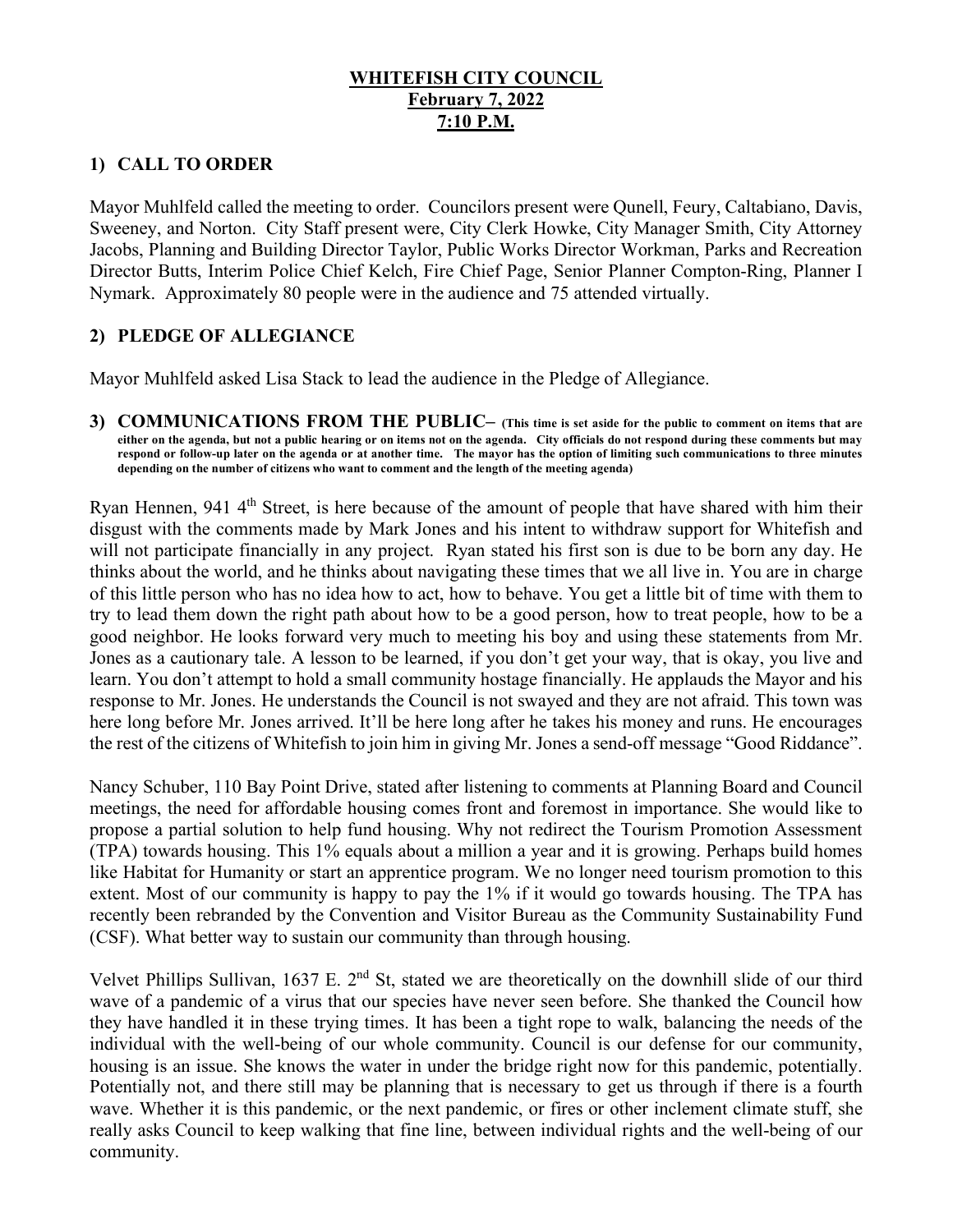#### **4) COMMUNICATIONS FROM VOLUNTEER BOARDS**

**a) [Whitefish Community Library](https://cityofwhitefishmt.sharepoint.com/:b:/g/documents/EfuVuU8kvl1DnVNZubJPGWUBT0n7XpdMBon5FSrQJkV9ig?e=BIQqEU) – Consideration of a request to appoint Kelly Peppmeier and Terry Peterson as Trustee-in-Training to the Board of Trustees (p.18)**

Sara Ericson, Whitefish Community Library Board of Trustee Chair, presented her report that is provided in the packet on the website.

### **Councilor Caltabiano made a motion, seconded by Councilor Sweeney to appoint Kelly Peppmeier and Terry Peterson as Trustee-in-Training to the Board of Trustees. The motion carried.**

John Phelps, Pedestrian and Bicycle Path Advisory Committee Chair. During their monthly meeting, an issue came up only the Council can resolve. At the November 1, 2021, meeting the board presented to the Council the Riverbend Trail path issue. Council adopted a motion involving three things: 1) Enforce the city's easement with the owners; 2) We would design a trail; 3) We would apply and obtain a FWP approval. At the recent meeting, there was a misunderstanding between city staff and the committee. The committee is looking for direction from the Council to either work on all three at the same time or one at a time. Mayor Muhlfeld asked, and Director Workman stated the only struggle from a staff level is that we don't have a standard easement with meets and bounds that we can design a path. We have a piece of property somewhere within this 30-foot strip where we can build a six-foot path, and he thinks the direction we are going is to build something more significant than a six-foot path. Staff was hoping to have some harmony with the HOA before moving forward with that. Director Butts stated we probably can't bring design and the completion of the FWP 124 permit to completion prior to the easement, but there is work behind the scenes that we probably could work on simultaneously while we are working on the first priority. Mayor Muhlfeld asked, and Chair Phelps stated that was enough clarification.

- **5) CONSENT AGENDA (The consent agenda is a means of expediting routine matters that require the Council's action. Debate does not typically occur on consent agenda items. Any member of the Council may remove any item for debate. Such items will typically be debated and acted upon prior to proceeding to the rest of the agenda. Ordinances require 4 votes for passage – Section 1-6-2 (E)(3) WCC)**
	- **a) [Minutes](https://cityofwhitefishmt.sharepoint.com/:b:/g/documents/EdRjWjG4m7VNoA15WWlSR58BO8geby_4qcH1K31AW2KUCA?e=wLT7qm) from January 18, 2022, Special Session (p.23)**
	- **b) [Minutes](https://cityofwhitefishmt.sharepoint.com/:b:/g/documents/ETQeGOAq7x5Iv_mx0XJNaA0B5U3gM9f3hOWHLg_jMDtV0Q?e=Kh9B5n) from January 18, 2022, Regular Session (p.24)**
	- **c) [Ordinance No. 22-01;](https://cityofwhitefishmt.sharepoint.com/:b:/g/documents/ETAkGr2fh0xFiVsyKUXu0z8Bh0UM32RjutY7ptzynVRFcg?e=k94m1W) An Ordinance amending the Climate Action Plan Committee (Second Reading) (p.31)**
	- **d) [Consideration](https://cityofwhitefishmt.sharepoint.com/:b:/g/documents/EZlc-1FD0G9Kr57ChVQz800B9WLoXia4Pta-iiZUCVTkMQ?e=gfQwBv) of a request for a Final Plat for Vanee Subdivision, a 2-lot subdivision located at 502 and 508 Dakota Avenue (WFP 22-01) (p.33)**
	- **e) [Consideration](https://cityofwhitefishmt.sharepoint.com/:b:/g/documents/ETTBDEsK3HZOh8kqmpzSSRABJofF8iC_eV9USR3LEZfy7A?e=Mnhq31) of a request for a Final Plat for Fulkerson Homestead, a four-lot subdivision located at the southwest corner of O'Brien Avenue and Sawtooth Drive (WFP 22-02) (p.59)**

**Councilor Sweeney made a motion, seconded by Councilor Qunell to approve the Consent Agenda. The motion carried.** 

- **6) PUBLIC HEARINGS (Items will be considered for action after public hearings) (Resolution No. 07-33 establishes a 30-minute time limit for applicant's land use presentations. Ordinances require 4 votes for passage – Section 1-6-2 (E)(3) WCC))**
	- **a) [Ordinance No. 22-02;](https://cityofwhitefishmt.sharepoint.com/:b:/g/documents/ESLxoBdffPxIp7EIQgTWXzkBpVKzXvyCnf0KcJJSlWrsXQ?e=7cYR3g) An Ordinance approving the Mountain Gateway Residential Planned Unit Development to overlay Tracts 1HA, 1H, 1CD, 1C, 1CB, 1, 5C, and 5 in Section 23, Township 31N, Range 22W, to develop a residential and commercial development on 32.7 acres at the intersection of East Lakeshore Drive and Big Mountain Road, Whitefish (WPUD 21-02) (First Reading) (p.83) CONTINUED FROM JANUARY 18, 2022 – PUBLIC HEARING OPEN**
	- **b) [Ordinance No. 22-03;](https://cityofwhitefishmt.sharepoint.com/:b:/g/documents/EWBeiGMB_Y1LizeaIsePtWcBaD5nyEEqHXeQ6fPfWtQ3Bg?e=HY5cMf) An Ordinance rezoning approximately 3.966 acres of land located at 2015 East Lakeshore Drive, Whitefish, Montana, from WR-2 (Two-Family Residential District) to WR-2/WB-1-SC (Two-Family Residential District/Limited Business District**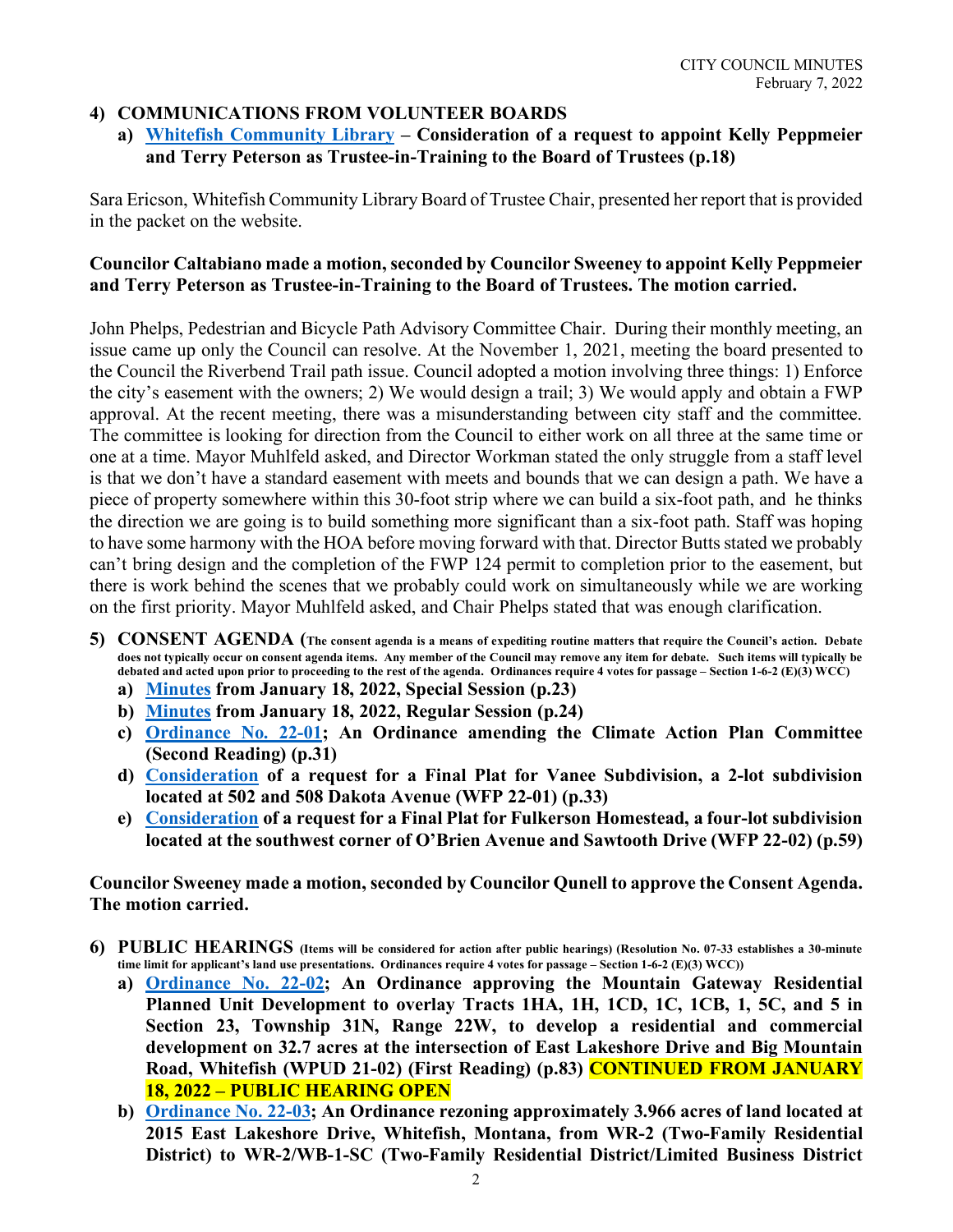#### [WRITTEN PUBLIC COMMENT RCVD AFTER 1/18/2022 \(p.1220\)](https://cityofwhitefishmt.sharepoint.com/:b:/g/documents/Eflshq2SCAFDoKgtwClHTBYBfJXEI9QA04EBAKYMGJxPIQ?e=Gnqsvi)

Senior Planner Wendy Compton-Ring did not have anything new to add, therefor Mayor Muhlfeld reopened the Public Hearing for both agenda item 6a and 6b.

James Barnett, applicant, stated the people that mostly benefit from projects by these are always underrepresented. The types of people that would live here aren't the kind that can hire lawyers to come and speak for them. We have also driven a lot of people out of Whitefish that would benefit from this type of project. A couple notes on traffic. This project seems to be the scapegoat for everything, even for conditions that have existed for some time. He read a lot of the comments and a lot of them are about how long it takes to get down at the end of the day from skiing. But then he thinks wouldn't it be nice if some of those people pulled into Mountain Gateway. No matter where you build affordable housing in this town, those same people are going to drive up Wisconsin Avenue to go skiing. The same people are going to drive up and down that road to build houses and build condos and work there. No matter where they live. He is not convinced that Mountain Gateway adds to the traffic problem the way some people would say. They are offering a real solution that can have a major impact on affordable workforce housing in Whitefish. The Monegan Road project will have opposition too. The traffic will be an issue and will also need to be rezoned. He supports all of that. We are making a massive voluntary unprecedented generous effort to address housing in Whitefish as well as other community benefits that were identified in the Wisconsin Avenue Corridor Plan. This project is coming in under the densities, and only asking for a height variance. They are not asking anything in return for \$8.5 million of community benefits, not counting 32 deed restricted affordable units. That is a ton of value the city receives for free, no strings attached. You don't need to do anything; you don't need to give land away. They are not looking for funding. There is nothing more that can be done for affordable housing in this location. He is proud of this project, and he still thinks it is a good solution.

Donald Donahue, via Webex, senior hydrogeologist with HydroSolutions Inc. in Helena. He reviewed the memo he submitted through Kim Wilson at the October 21st Planning Board meeting. The memo is included in the packet on the website on page 642. He provided verbal comments outlining his review of water and stormwater information provided in the Mountain Gateway PUD on behalf of the Flathead Families for Responsible Growth (FFRG). The preliminary designs concerning water capacity and stormwater management have not been submitted or reviewed as required and need to be provided and analyzed by the city to verify the adequacy of this PUD to meeting city and state requirements.

Amy Johannes, via Webex, 2126 Houston Drive, stated development is build it, lease it, sell it. We need an independent traffic study; all affordable units are not created equal and equal access to these units must be provided; is the eight acres a positive change? We don't have a local track record on this developer.

Roy & Esther Loman, via Webex, 2321 Alpine Court, oppose the proposed project, this is not the right location for density housing for traffic reasons: and concerns of bike and pedestrian crossing at the proposed roundabout.

Sara Boylan, via Webex, 188 Moonridge Drive, supports the proposed project. Let's the community who sees a problem, finds a solution, and moves forward with grace. Please approve and let's get back to business.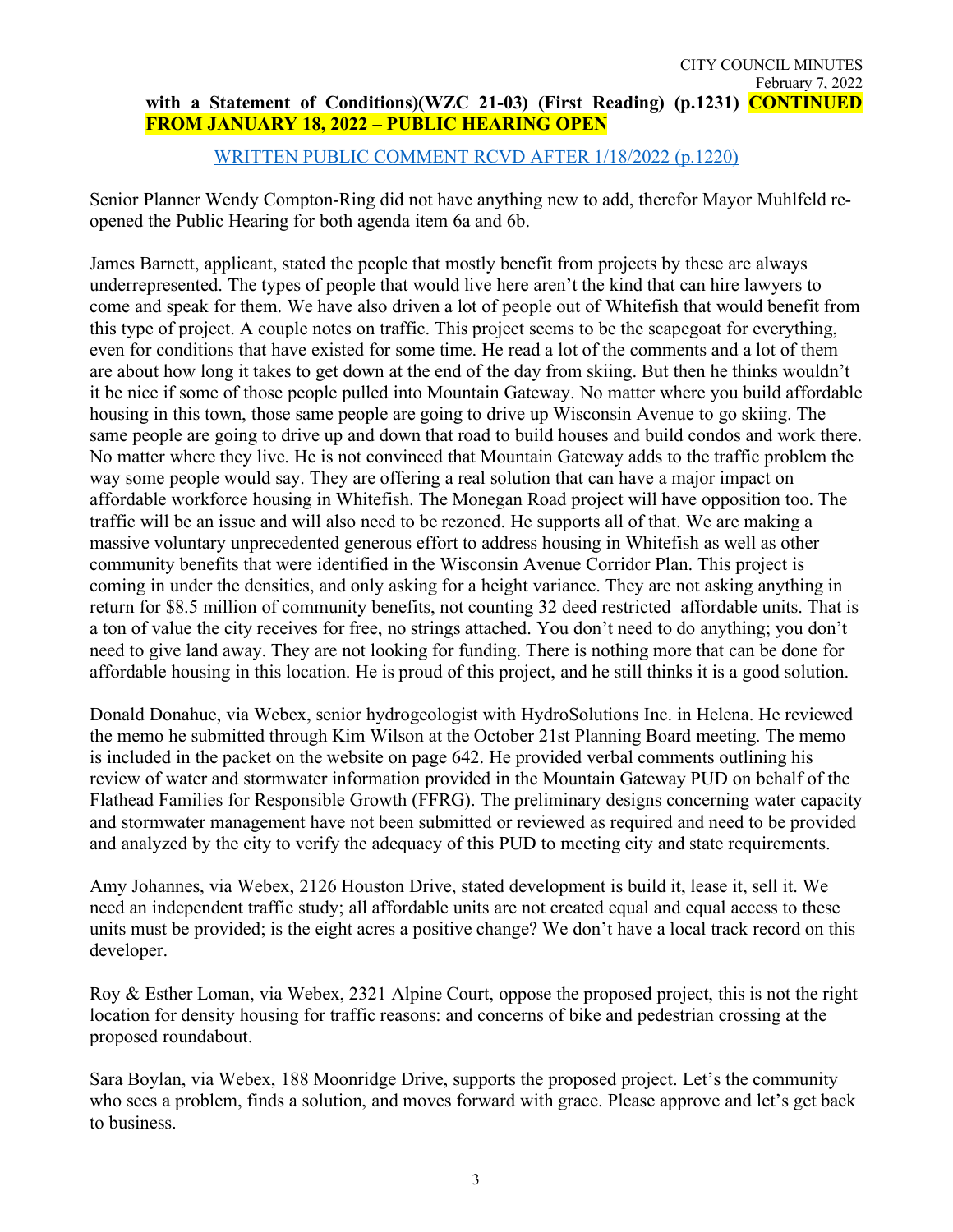Eric Kanter, via Webex, 1489 E. 2nd St., supports the project. The developer has proposed solutions to the concerns of many, fire, traffic, and affordable housing. The developer is donating land to develop a fire station; privately funding a roundabout; and providing affordable housing. Everyone deserves to live and be a part of the Whitefish community. Everyone deserves to be an active member of the community.

Lisa Jones, via Webex, 314 Blanchard Hollow, supports the project. She is always concerned about traffic, development, and the bleed we are experiencing in Whitefish. She addressed the misinformation from the opposing side stating this development will be short-term rentals and second home buyers. She stated that is not true, it is apartments that rent. This will help with some of the bleed that is going on where there is no inventory for people to live. We need places for people to live right now. She doesn't want more traffic, but she does want a community where people can live and work here.

Steve Riter on behalf of Kristen Riter, via Webex, opposes the project. She is concerned with the recent modification of the project and feels it should go back to the Planning Board for initial analysis.

Lauren Walker, via Webex, 155 Fonner Road, opposes the project; infrastructure is outdated.

Katherine Holley, via Webex, 2448 Big Mountain Road, opposes the project, concerns of increased traffic.

Brian Schott, via Webex, opposes the project.

approval of this project.

Mayre Flowers, Citizens for a Better Flathead, via Webex, reviewed written public comment that she provided that is appended to the packet on the website, page 1414.

Erin Flaherty, 1060 Creekwood Drive, via Webex, opposes the project, concerns with traffic.

Christina Treweiler Schmidt, 173 Hastings Trail, via Webex, is for affordable housing but doesn't think anybody should have to give up reasonable access to life saving services.

The following public comments are all in-person comments.

Turner Askew, 3 Ridgecrest Court, opposes project, provided a letter that is appended to the packet on the website. Concerns with traffic.

Velvet Phillips Sullivan, 1637 East Second Street, this is an opportunity for us to get something done. She asks the Council to protect the health and wellbeing of the community.

Nikki Perisho, 2319 Alpine Court, opposes the project, her concern is a derailment or an explosion on the train tracks and an evacuation at that point. In an event of an emergency, there is no way out.

Kate Berry, 1489 E. 2<sup>nd</sup> Street, supports the project; it offers solutions for fire safety, attainable housing, and eases traffic flow.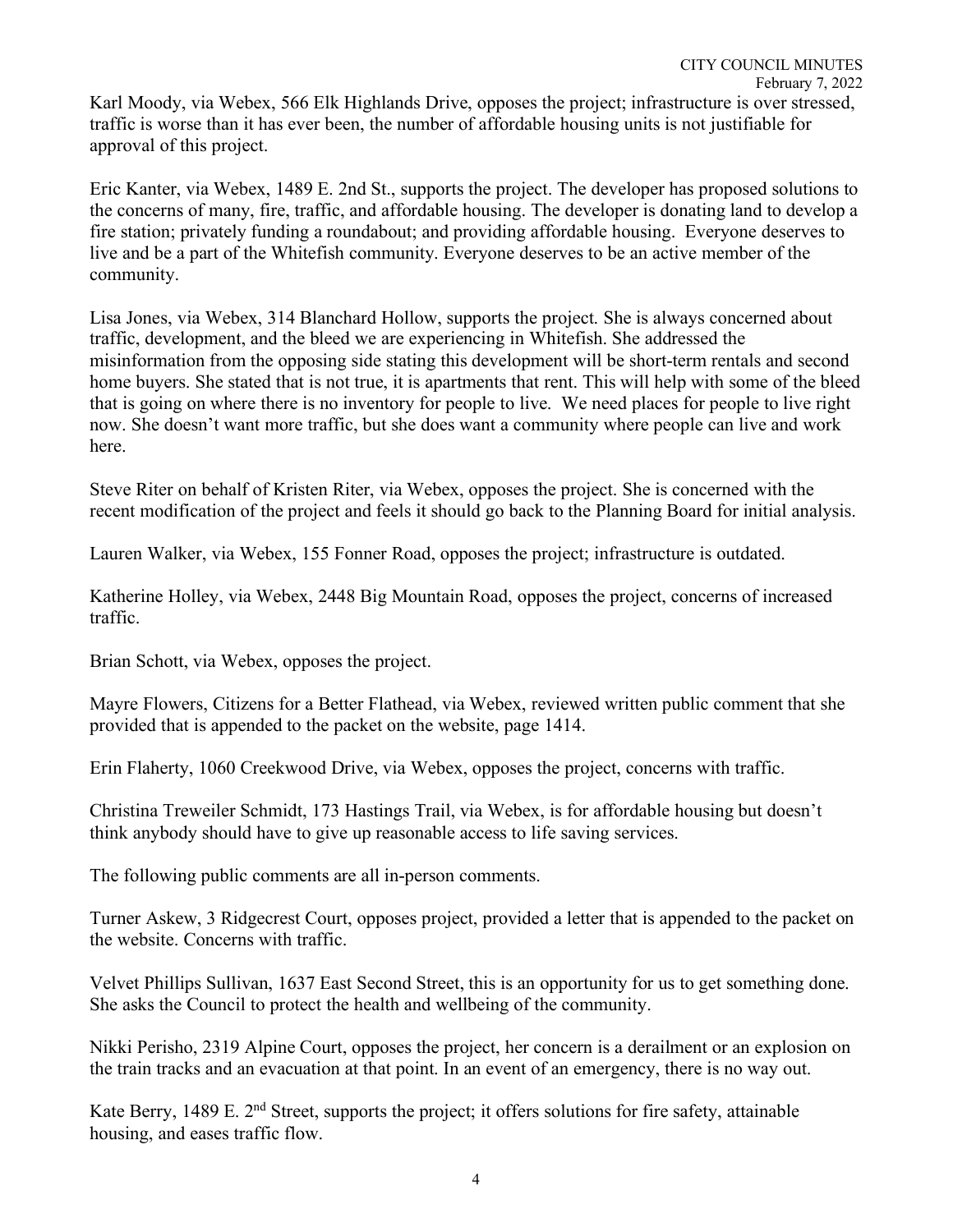Rhonda Fitzgerald, 412 Lupfer Avenue, opposes the project, does not believe this is a solution to the affordable housing need. These are massive buildings with a huge parking lot and is out of character with any part of Whitefish.

Elizabeth Pitman, 384 Sawtooth Dr, opposes the project, affordable housing should not be through development.

Sharon Morrison, 400 Morrison Road, opposes this project, concerns with traffic, recommends creating a moratorium to new build north of the viaduct until the infrastructure is improved.

Dave Blair, 435 Park Avenue, opposes the project, traffic conditions, displacement of wildlife habitat. Whitefish needs affordable housing full stop. Not a hollow unenforceable pledge to include a few affordable units in an otherwise well centered complex.

Tony Patterson, 3804 Big Sky St, opposes the project, does not provide clear community benefit, uncertain who will develop the affordable housing on the donated land; unknown cost to build and staff fire station.

Antonia Malchik, 528 W. 9<sup>th</sup> St, opposes the project, immovable barrier to development on one side of town.

Mina Elm, Rest Haven Drive, opposes the project, does not encompass any of the community values stated in the Growth Policy.

Ben Johnson, 813 Trailview Way, supports the project, higher density housing is a tool to employ if we don't want to join the list of ski resort and mountain towns that have lost their community as the workforce priced out and forced to move to more affordable locales.

Ed Doctor, 2279 Cedar Lane, supports the project, infrastructure is a statewide issue, the traffic has been bad for a while, this development will not contribute to it. It will get worse without this development. He wants to see apartments. He is worried about employees. Let regular people live in a cool part of town.

Richard Hildner, 104 5<sup>th</sup> St., opposes the project, concerns with potential hazards and risks of wildfire. He provided a letter that is appended to the packet on the website.

Whitney Geiger, Houston Drive, co-founder of FFRG, opposes the project, annexations must be zoned in accordance to the Growth Policy; she provided a handout that is appended to the packet on the website that Fire Chief Page shared with the members of the community who attended the Fire Master Plan public meeting, the master plan does not list a fire station as a top priority; the densities allowed under the current zoning are significantly less than what they are proposing with the PUD overlay; making affordable housing dependent on development and growth is inherently flawed.

Heather Welch, 501 Park Avenue, supports the project, rental units are needed for the working class of Whitefish.

Marijke Stob, 500 Bootjack Lake Road, supports the project, rental units are needed, whether affordable or not. The traffic issue can be worked out, we need to think big.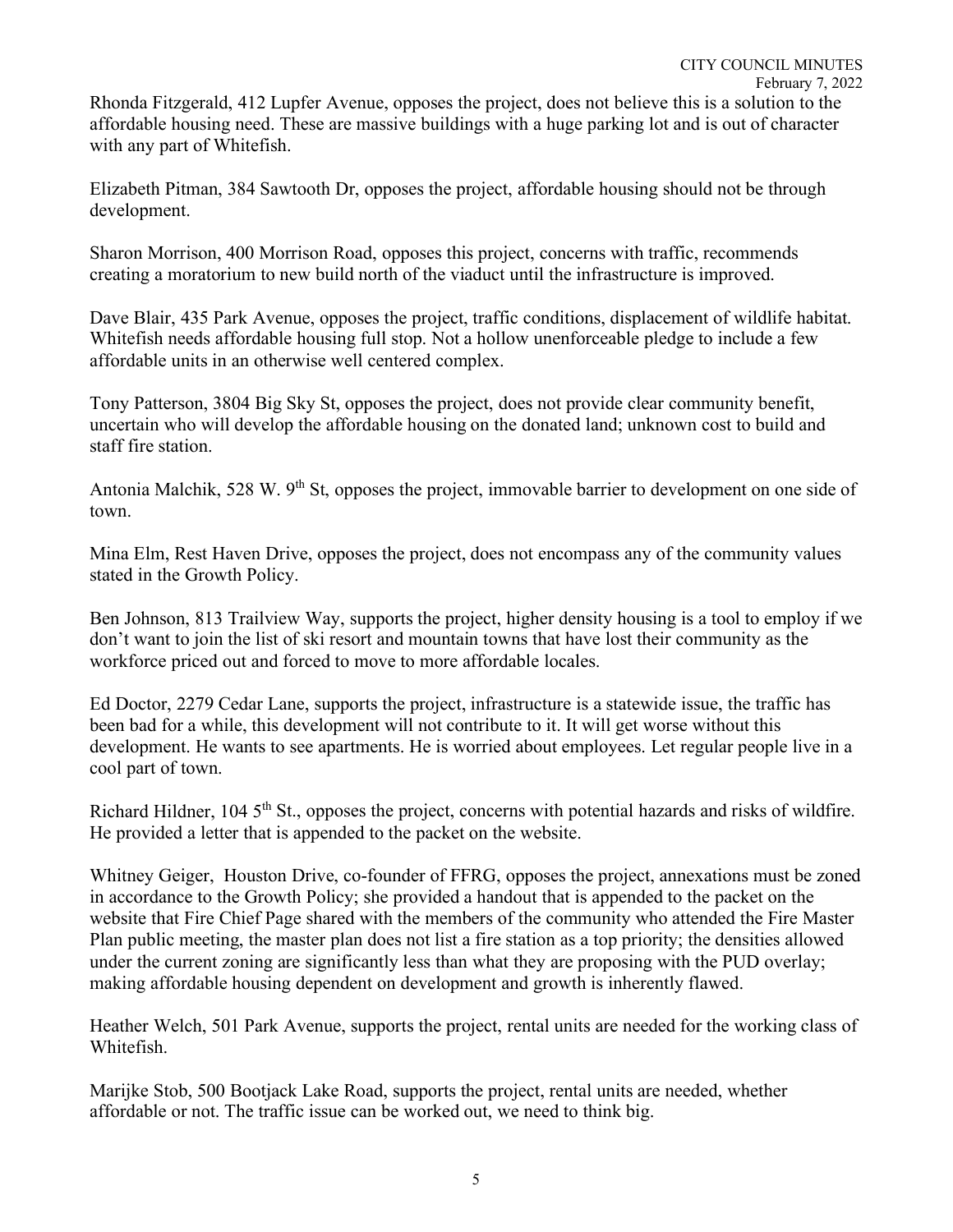There being no further public comment, Mayor Muhlfeld closed the Public Hearing and turned the matters over to the Council for their consideration.

Mayor Muhlfeld called for a recess at 9:57 pm and reconvened at 10:09 pm.

**Councilor Qunell made a motion, to approve Ord No. 22-02, adopt the original findings of fact in the packet based on the staff recommendation. The motion failed for a lack of a second.** 

**Councilor Caltabiano made a motion, seconded by Councilor Norton to deny the proposed PUD and accept the Findings of Fact of the Planning Board.** Councilor Caltabiano stated this PUD has become an issue about affordability of housing. The Planning Board addressed every Finding of Fact and accepting Findings 1, 3, 5, 6, 8 and 9; and not accepting Findings #2, 4, 7 10, 11, 12, 13 and 14. He believes this city needs to keep moving long-term planning in zoning legislating to make sure there is room for workforce housing. He believes the issue should be separated from the PUD. With that reason he is going with the recommendation of the Planning Board.

Councilor Norton stated she would love to approve this to get this amount of housing, but the overwhelming opposition is telling her that we are not moving in the right direction for a number of people. She has concerns with the water risks in the area.

# **Councilor Sweeney made a motion, seconded by Councilor Feury made amendment to:**

**Finding #2: The development is and may not be sensitive to and respectful of wildlife habitat or seasonal migration corridors that are there.** 

**Finding #4: The development will not preserve and protect the character and qualities of the existing neighborhoods. The existing neighborhoods are suburban density homes on large, wooded lots. The scale, quality, and density of the development cannot be integrated in the existing, surrounding neighborhoods nor can it be effectively buffered.** 

**Finding #10: The development does not substantially comply with the 2007 City-County Growth Policy or the Wisconsin Avenue Corridor Plan. The 2007 Growth Policy designates the property as Suburban Residential, as described as predominantly single-family homes with low densities. The development will not further the future land use goal of preserving and enhancing the character, qualities, and small town feel and ambience of the Whitefish community. It likewise will not further the goal of protecting and preserving the special character, scale, and qualities of the existing neighborhoods. The development will not further the transportation policy of encouraging sustainability in all aspects of the transportation system so that the needs of the present are met, while ensuring the future generations have some better opportunities.** 

**While the Wisconsin Avenue Corridor Plan designates the property as key development areas, it also provides that it should be developed in a manner to preserve most of its suburban character. A 270-unit apartment buildings are not consistent with the suburban character. The development does not further the goals and policies of the Corridor Plan and it does not:** 

• **Provide diverse housing in the corridor while protecting community character and existing neighborhoods.**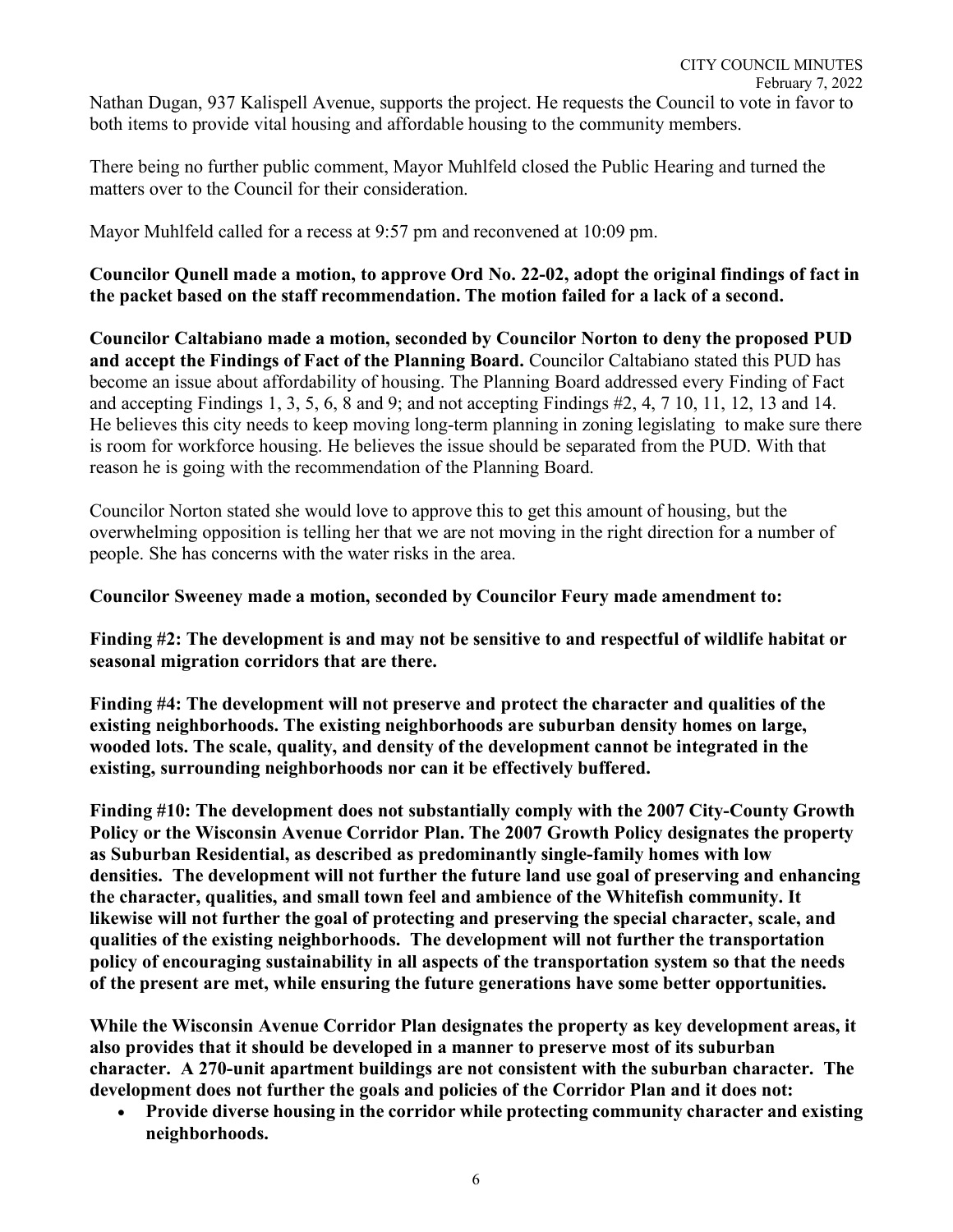- **Support cohesive, distinctive, and diverse residential neighborhoods that are compatible with existing neighborhoods.**
- **Encourage unified development that mitigates the potential impacts on adjacent neighborhoods and reflects neighborhood scale and character that contributes to a vibrant corridor.**
- **It is not in accordance with the growth policy.**
- **It is not designed to secure safety from fire and other dangers due its density and probable traffic impacts**
- **It is not designed to promote public heath, public safety, and general welfare due to its density and probable traffic impacts**
- **It is not designed to facilitate the adequate provision of transportation due to its density and probable traffic impacts.**

# **Finding #13: The development does not provide adequate community benefits.**

Councilor Qunell asked and Councilor Sweeney listed: 1) The development is only providing 32 build deed restricted apartments out of 270, while the applicant is offering 8.8 acres to be developed with 48 affordable units, it is not proposing to build those units. The additional property is not located in an area suitable for affordable housing give the traffic challenges on Wisconsin Avenue and it's distance from services. 2) The applicant is offering 1.5 acres for a fire station but is not proposing to build the fire station or contribute to its construction and the fire station is not within the city's budget. 3) The applicant is offering to install a roundabout, but we have no approval for that and nor has he given us any approval from MDT that that could and will be an actual roundabout or that it will in fact benefit.

Councilor Qunell states the roundabout was identified as a way that would mitigate the traffic at that intersection. It is not approved by MDT yet but according to the packet it had to be constructed before anything could be built on that property. He honestly doesn't see how anybody would ever give more than this on a PUD and us say that is not a clear community benefit. Only getting 32 units, they don't have to give us any. He doesn't understand what defines a clear community benefit if even that is not enough?

# **The motion to amend the Findings of Fact carried on a 5 to 1 vote, Councilor Qunell voting in opposition.**

Councilor Qunell stated we can't decide based on the will of the people. We have to decide based on the facts. There is a disagreement on the facts. He thinks there is a clear community benefit; we are getting 32 units, some traffic mitigation, and land for a fire station. We have been faced with project after project to included affordable housing in our community and every time we deny it. We are at a crisis, and we have to address this. The only place building apartments is Kalispell and Columbia Falls. Where is that traffic going? A lot of it is going over the viaduct and up the mountain. Anytime somebody moves to this place is going to impact traffic on Wisconsin Avenue. We say we want affordable housing; we say we support affordable housing, but we are just not willing to have it any where near us unless we can find some city donated land that is out of the way that nobody really sees because it is off of a dirt road. It seems that is where we are today. We have to build affordable housing; we have to look at it wherever it is. It is designated in our growth policy to be sprinkled throughout the community, unfortunately given the price of building it has to be created in denser areas. Sometimes we have to give a little to get a little.

Councilor Davis stated he finds this to be one of the most difficult decisions he has had on the dais. The reality is we need housing. What we have in front of us is one proposal that may help with that.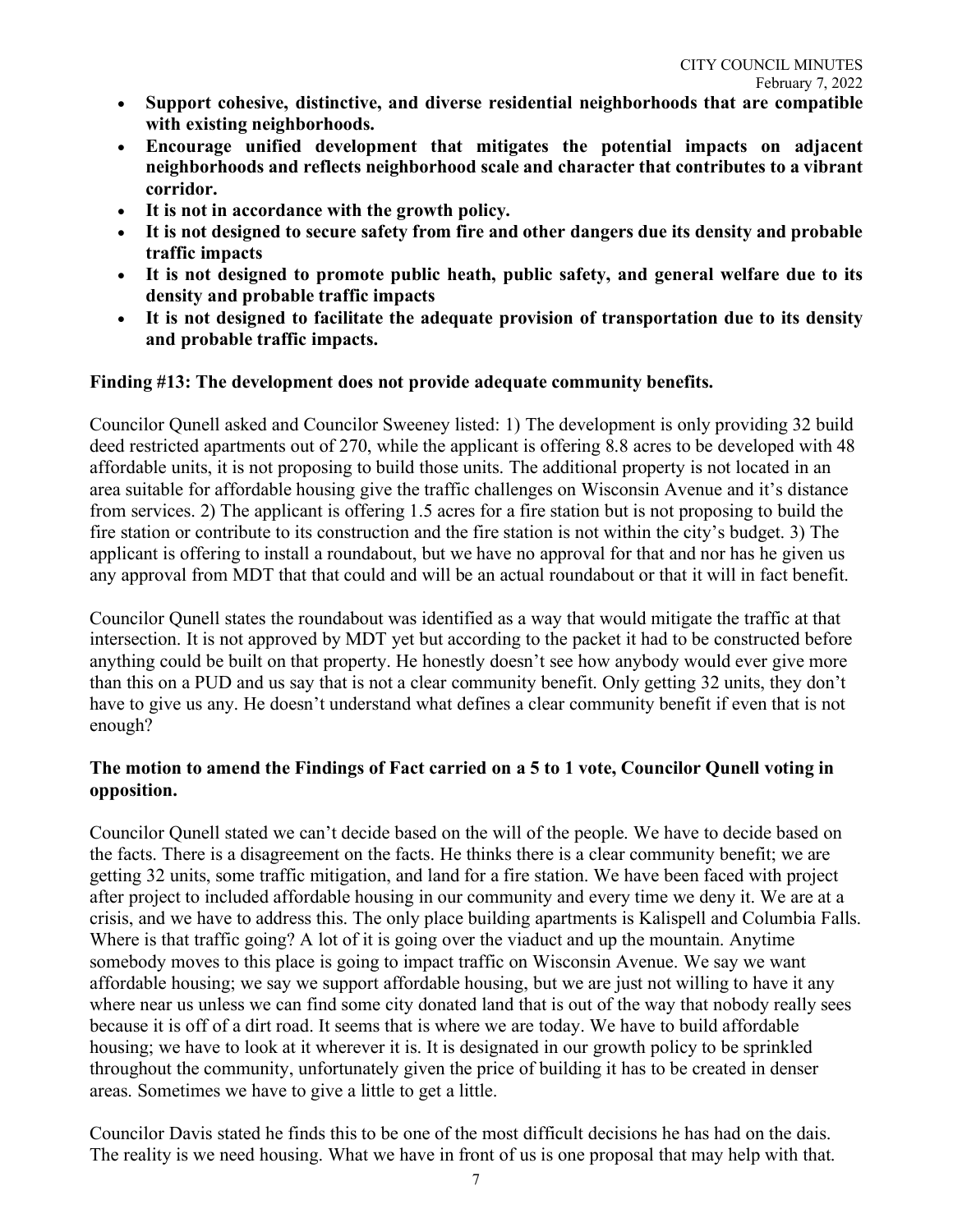On the other hand, there are a lot of legitimate concerns that we have heard from a lot of people. The Wisconsin Avenue Corridor Plan has several pages devoted to this exact parcel. It summarizes in basically a sentence "It is recommended that the application for development be for a Planned Unit Development that will retain most of the suburban character of the site and the surrounding neighborhood". In the context of growth planning suburban generally means something pretty close to single family homes. There are multiple zoning districts underlying here, but that is generally speaking what the long-term planning says. The underlying zoning doesn't provide for multi-family dwellings. Here we have a project that is the largest residential development in the history of the community. It feels out of place. He doesn't mind the development, he thinks it would be good to have somewhere, not this location. All the problems that have been brought up, the traffic, the pedestrian access, fire safety, health safety, and community character. Those are extension of this problem. The town does not seem like it is designed for this size and scale of a development in this exact location. He knows we are arguing about some details and findings of facts, but ultimately, he does believe all of that rolls up to the simple fact that this is not what we intended to be here.

Councilor Norton stated she personally thinks the community benefits were wonderful on this and she appreciates the applicant working with the planning staff for that purpose. We also have a lot of public investment in how this area grows. She feels as a city, even though it doesn't seem like we are basing it on facts because we are listening to over nearly 4,000 people, we have had a long process to get us to this moment. That is one of the reasons why it makes Whitefish so beautiful. If we really work together as a community, we usually end up with a functional charming town. When we get a really strong NO it is important to listen to it. She doesn't think it is our only opportunity for housing but this particular location it was very important to listen to the community.

Councilor Feury stated he agrees with Councilor Qunell on many accounts, but he does no see only housing. There are other challenges this piece of property has for this kind of development. He was on the Wisconsin Avenue Corridor Plan Committee, he was one of the people that opposed anything that proposed any commercial on this piece of property. He knew what that piece of property was, and the challenges that it had. He fully agrees that no we cannot try everything in the court of public opinion, but there were 3,853 people that signed the petition. That is an overwhelming community outpouring. It is a very difficult decision, but we are looking at 24 net units here and we have no guarantee on what those other units will ultimately end up renting for. It will be housing but we don't know who that housing will be for. All the dense housing in this community is north of the viaduct. We have clustered all of that housing that all ultimately feeds out on Wisconsin Avenue. Housing is super important, but it needs to be integrated throughout the community. We can't just keep throwing it over north of the tracks and hope that someday the infrastructure works itself out. He will support the motion.

### **The motion to deny WCUP 21-02 as amended carried on a 5-1 vote, Councilor Qunell voting in opposition.**

**Councilor Norton made a motion, seconded by Councilor Caltabiano to deny WZC 21-03. The motion carried on a 5-1 vote, Councilor Qunell voting in the opposition.** 

**Councilor Sweeney made a motion, seconded by Councilor Caltabiano to postpone agenda item 6d) to the February 22, 2022, City Council meeting. The motion carried.** 

**c) [Consideration](https://cityofwhitefishmt.sharepoint.com/:b:/g/documents/EfTdKNJVcRZAr6kfjNHE8GMBVc7uXbJlysLhJ9zesV6k2g?e=wmAl89) of a request from Richard Lewis for a Conditional Use Permit to construct an accessory apartment over a new garage, located at 800 West 7th Street, zoned WR-1 (One-Family Residential District) (WCUP 21-28) (p.1321)**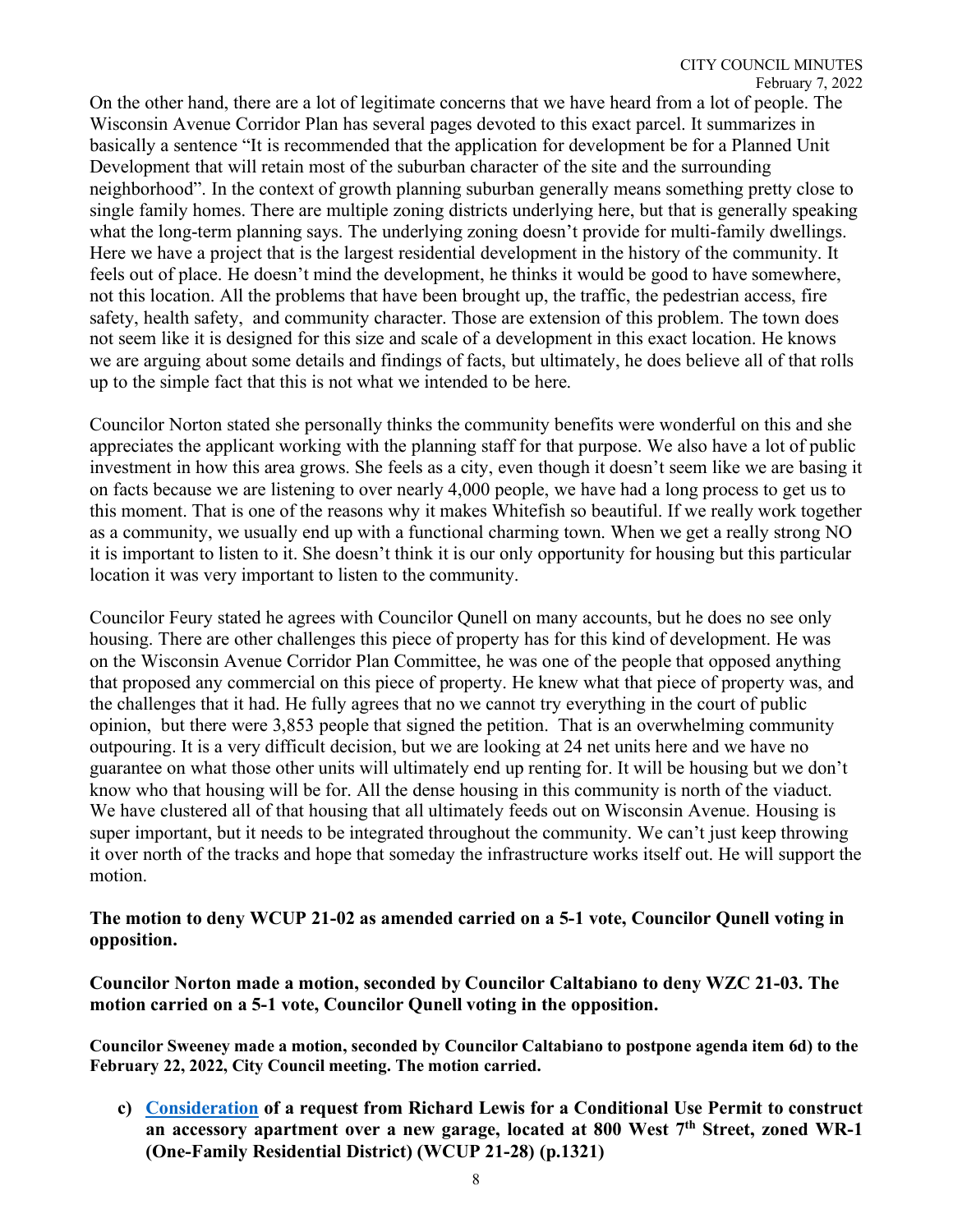Planner I Jessica Nymark presented her staff report that is provided in the packet on the website.

Mayor Muhlfeld opened the Public Hearing.

Nathan Dugan, 937 Kalispell Avenue, stated the Conditional Use Permits for Accessory Dwelling Units should be Administrative Conditional Use Permits.

There being no further public comment, Mayor Muhlfeld closed the Public Hearing and turned the matters over to the Council for their consideration.

**Councilor Caltabiano made a motion, seconded by Councilor Sweeney to approve WCUP 21-28, the Findings of Fact in the staff report and the seven conditions of approval as recommended by the Whitefish Planning Board on January 20, 2022. The motion carried.** 

**Councilor Qunell made a motion, seconded by Councilor Caltabiano to postpone agenda item 8c) to the February 22, 2022, Council meeting. The motion carried.** 

**d) [Ordinance No. 22-\\_\\_;](https://cityofwhitefishmt.sharepoint.com/:b:/g/documents/EVNADlMDUa5Em-rjyue1l5YBSzRRvPyWbZ3y-olEYjIOJw?e=04liV8) An Ordinance amending the Whitefish City Code to add Article Y, Chapter 2, Title 11 to establish the WB-T zoning district (Business Transitional District), as an implementation of the Highway 93 South Corridor Plan (WZTA 22-01) (First Reading) (p.1355)**

This agenda item was postponed to the February 22, 2022, Council meeting.

**e) Ordinance No. 22-\_\_; An Ordinance amending the Conditions of Approval of the Trail View Planned Unit Development MOVED TO FEBRUARY 22, 2022, PUBLIC HEARING**

# 7) **COMMUNICATIONS FROM FIRE CHIEF**

**a) [Consideration](https://cityofwhitefishmt.sharepoint.com/:b:/g/documents/EYGR-j_KRGlEigo8k3-ceuAB98Dq71AXas1ZqTzi-Rt_bA?e=Jb0bzS) of a request to annex four properties to the Whitefish Fire Service Area (p.1382)**

Fire Chief Joe Page presented his staff report that is provided in the packet on the website.

**Councilor Sweeney made a motion, seconded by Councilor Caltabiano to annex four properties into the Whitefish Fire Service Area. The motion carried.** 

# **8) COMMUNICATIONS FROM CITY MANAGER**

**a) [Written report](https://cityofwhitefishmt.sharepoint.com/:b:/g/documents/EX12Umam2ARGrdPXr9Qte2kB_pCZlz3bAKRRao6cncKwkg?e=87YLFv) enclosed with the packet. Questions from Mayor and Council? (p.1396)**

None

# **b) Other items arising between February 2nd through February 7th**

City Manager Smith reported she, Chief Page and Interim Chief Kelch met with the organizer of Under the Big Sky. They discussed the impacts from last year and preparing for this next year. They are reducing their ticket sales by about 8,000. That still means that there is going to be about 20,000 people in the valley for that weekend.